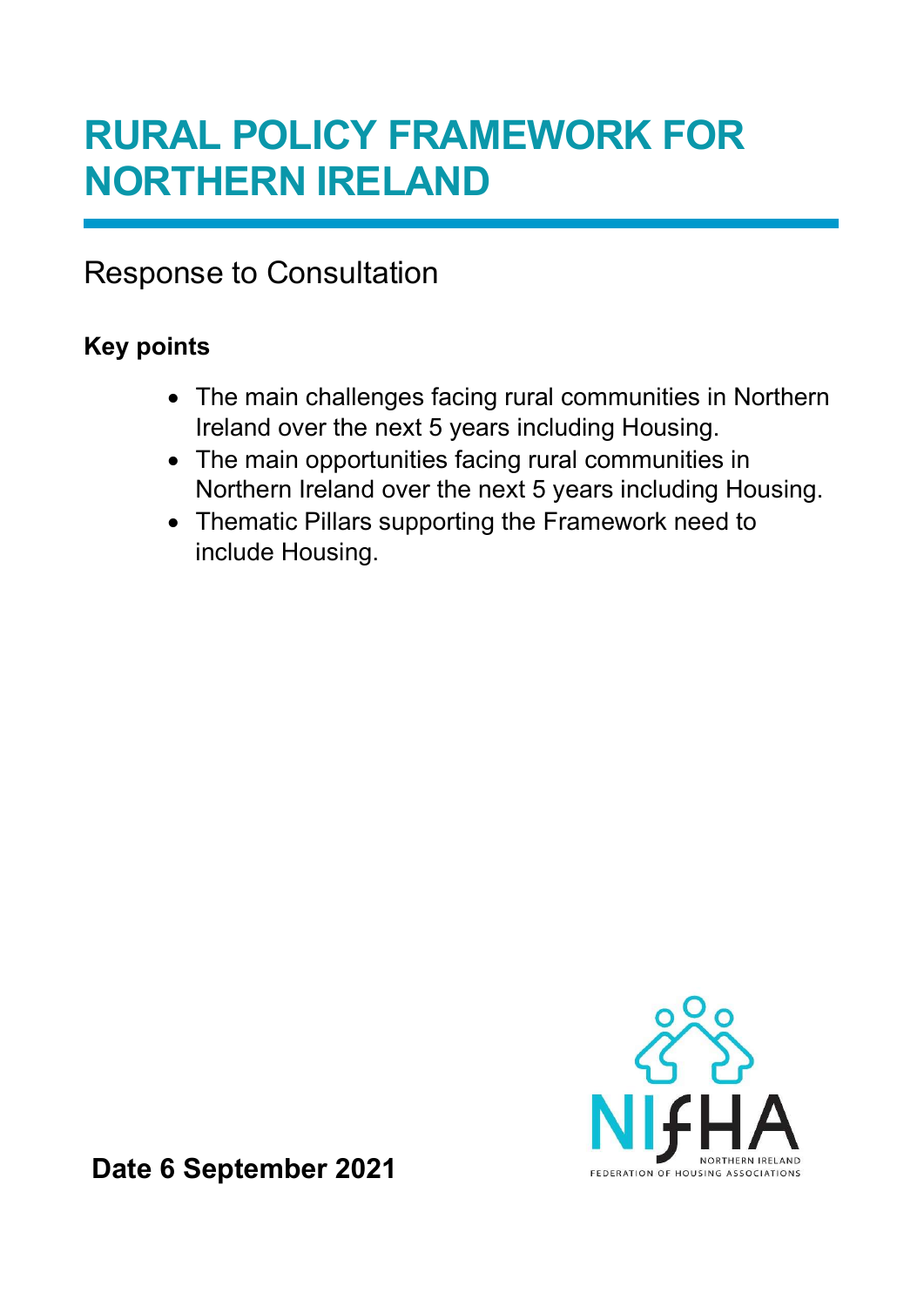#### ABOUT NIFHA

The Northern Ireland Federation of Housing Associations, formed in 1977, is the representative body for Northern Ireland's 20 registered housing associations.

Our members are all not-for-profit organisations. Together, supported by the Department for Communities and the Housing Executive, they provide just under 56,000 social and affordable homes.

Housing associations access private finance to effectively double the number of homes they could build with government housing association grant alone.

Housing associations also deliver high quality care and support to help people stay as independent as possible. Working in partnership with other organisations, they also invest millions each year in community services and facilities.

Our sector employs more than 3,200 people and manages housing assets worth £4.5 bn.

NIFHA welcomes the opportunity to comment on the Rural Policy Framework for Northern Ireland.

#### PART 1: SETTING THE CONTEXT

A Rural Policy Framework for Northern Ireland provides rural communities an opportunity to review the approach to rural policy and what is needed to support rural communities within the context of the following main strategic drivers:

- The impact of COVID-19 on rural communities, in particular the need for flexibility to respond quickly to emerging needs.
- Green Growth including the need for access to nature whilst ensuring sustainability in a post COVID-19 era.
- Opportunities for new ways of working and funding post priority 6 funding under EU Rural Development Programme.
- The priorities set out in the draft Programme for Government (PfG); and
- The New Decade, New Approach Deal.

The Rural Policy Framework for NI is ambitious in regard to both its scope and remit, recognising rural areas as places of opportunity. The Framework sets a challenging vision and aim for rural NI, complementing any future Green Growth Strategy and focusing on sustainability.

The Framework has also considered City and Regional Growth Deals. Whilst a living document, in so far as possible, consideration has been given to current emerging needs impacting on rural areas, such as the global COVID-19 pandemic.

Our rural areas and rural communities make an important contribution to the social and economic life of the region, and it is important that governments, rural communities, and the voluntary and community sector continue to work together to help sustain rural communities; support balanced regional growth; and to help tackle rural disadvantage.

DAERA's vision is: Sustainability at the heart of a living, working, active landscape, valued by everyone.

Overarching Aim is: To create a sustainable rural community where people want to live, work, and be active.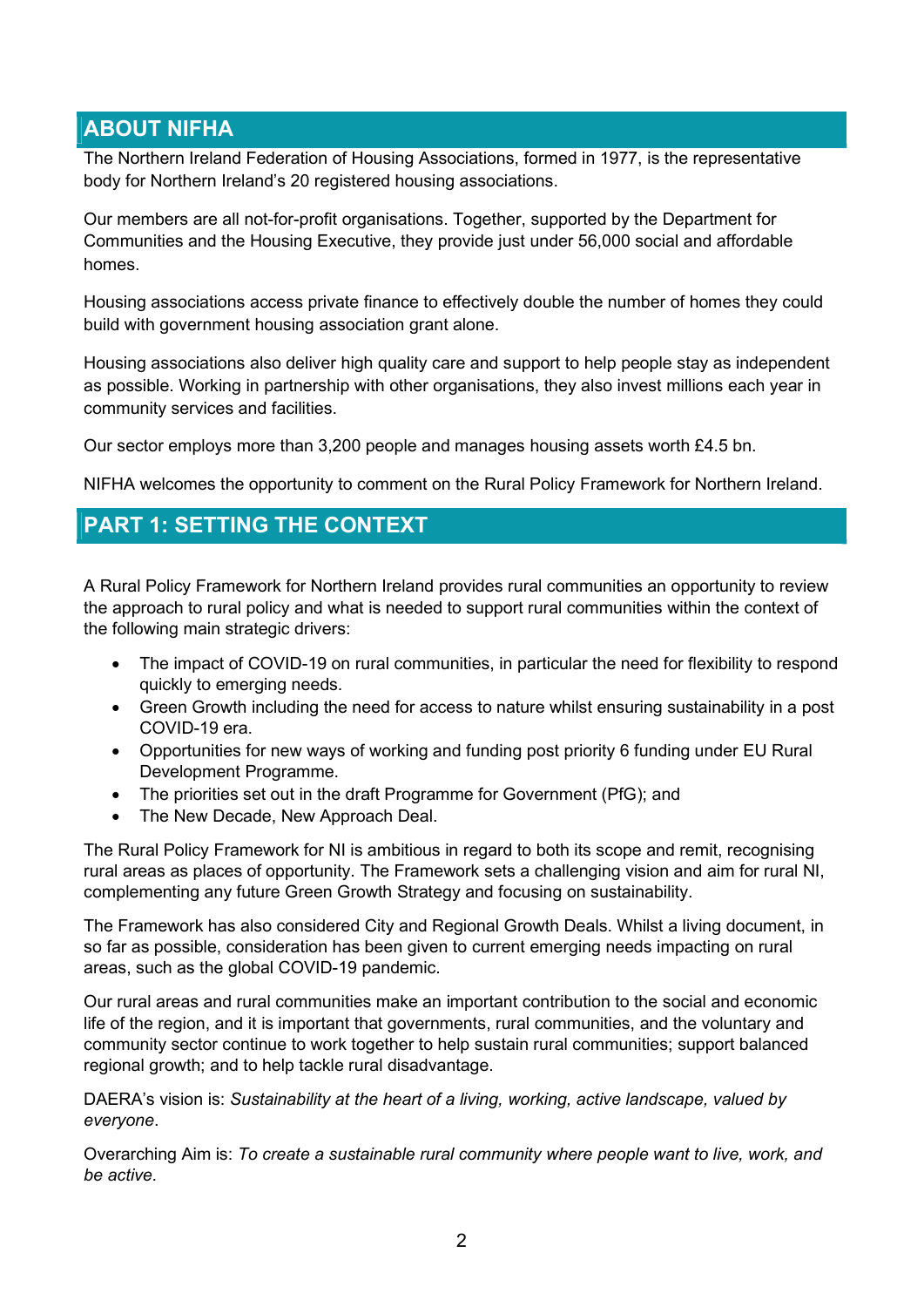### PART 2: CONSULTATION QUESTIONS

1. NIFHA agree that the proposed overarching aim 'To create a sustainable rural community where people want to live, work, thrive and be active and supported' for the Rural Policy Framework for Northern Ireland is appropriate.

However, we suggest the addition of the words in red to strengthen the overarching aim as it is important to reflect need to have economically viable communities and also communities that older and disabled groups can receive supports to stay resident within their communities.

2. We agree that the Tackling Rural Poverty and Social Isolation (TRPSI) approach should continue under the wider umbrella of the Rural Policy Framework.

Rural communities have unique needs and often "hidden" homelessness and poverty issues, and barriers to access good essential services such as lack of public transport and social housing provision.

3. Listed below are the 5 main challenges we feel are facing rural communities in Northern Ireland over the next 5 years ranked from 1 the most significant to 5 the least significant. However, it is also felt the challenges in red are essential.

| Rating        | <b>Description of challenges</b>                                                                                   |
|---------------|--------------------------------------------------------------------------------------------------------------------|
|               | Access to public services (e.g., health, education, and social services).                                          |
|               | Availability of appropriate and adequate community facilities/supports for different age<br>groups.                |
| $\mathcal{P}$ | Broadband/mobile phone connectivity.                                                                               |
| 3             | Changing demographics (e.g., ageing population, new communities, and retention of<br>young people in rural areas). |
| 5             | Climate change and environmental sustainability.                                                                   |
| 4             | Future of farming/agri-food sector. Jobs and business.                                                             |
|               | Managing tourism in a sustainable way.                                                                             |
|               | Transport and infrastructure.                                                                                      |

In addition to the challenges listed above we feel the following need to be considered-

- Access to good quality, affordable housing in areas of need to help meet the needs of young families, elderly, and those with mobility issues in rural communities.
- Lack of affordable housing options in rural areas meaning people have to move away from their local communities, which in turn impacts on schools and local businesses etc
- Need to consider the housing and wider requirements of an ageing population in rural communities e.g., access to health, social services etc. to promote independent living and tackle poverty issues.
- Availability of sites which are suitable for rural housing developments and identifying where there is demand (which is often hidden) in rural communities.
- Impact of cost of required infrastructure on feasibility of small rural sites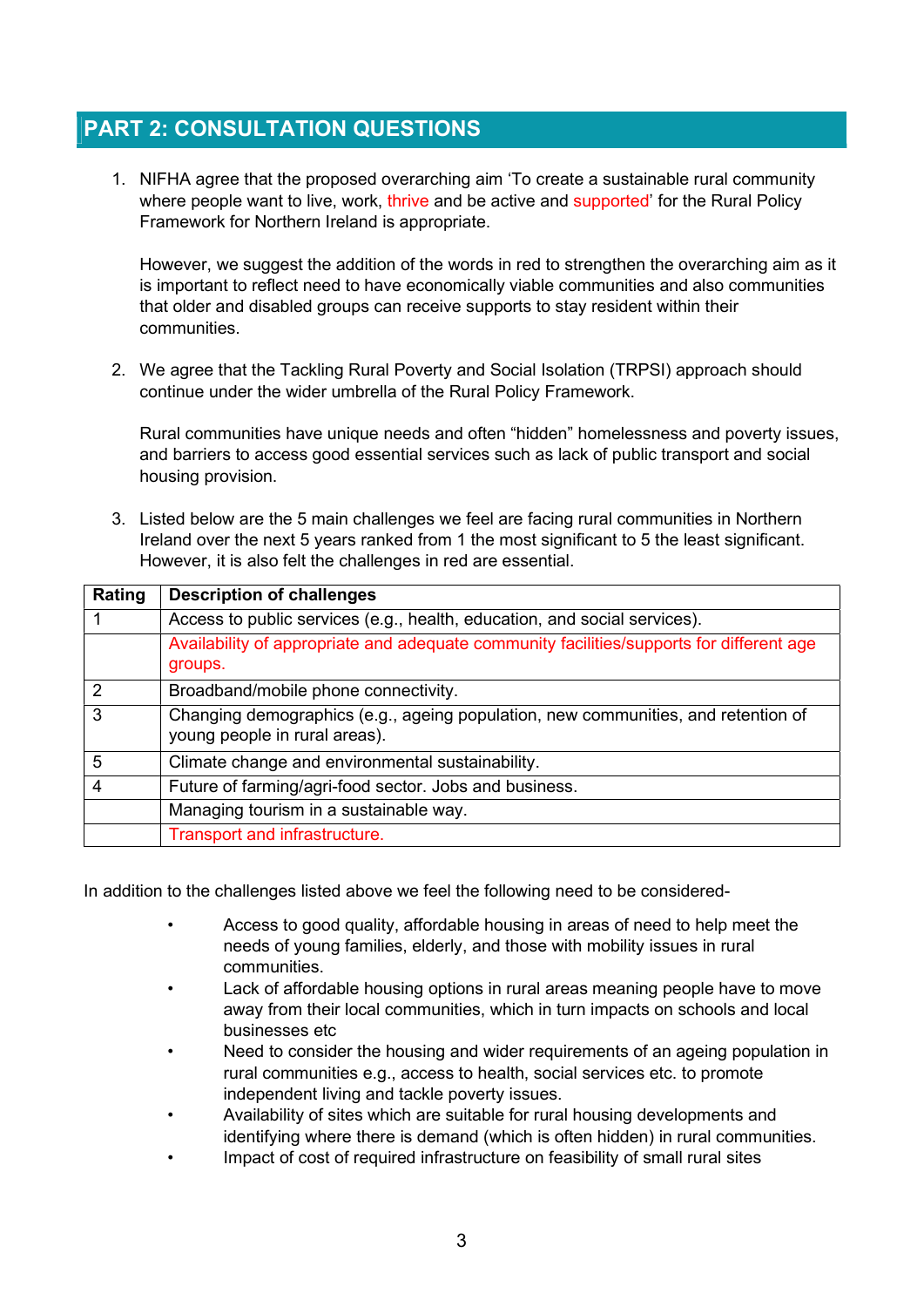- Access to social housing and low-cost home ownership, in mixed tenure environment i.e., social, affordable, and private homes. There are challenges for popular rural coastal communities who are being pushed out of the market by 2nd homes/tourism accommodation.
- 4. The main opportunities facing rural communities in Northern Ireland over the next 5 years ranked from 1 the most significant to 5 the least significant.

| Rating | <b>Description of Opportunity</b>                                                                                                                                         |
|--------|---------------------------------------------------------------------------------------------------------------------------------------------------------------------------|
| 5      | Diversification within farming/agri-food sector. Economic development of markets (local,<br>national, and international) and sectors (both non-traditional and emerging). |
|        | Enabling communities (e.g., supporting local leadership, groups, and volunteers,<br>enhancing community amenities).                                                       |
|        | Enterprise and employment: expanding opportunities (e.g., Social Enterprise,<br>apprenticeships, supporting entrepreneurs).                                               |
| 2      | Joined-up approach from Government on delivering for rural communities in Northern<br>Ireland.                                                                            |
| 1      | Optimisation of digital connectivity (e.g., Broadband, and emerging technologies) (e.g.,<br>remote working, research, development and innovation, and future jobs).       |
| 3      | Revitalisation of towns and villages.                                                                                                                                     |
| 4      | Sustainable development and climate adaptation (e.g., renewable energy).                                                                                                  |
|        | Tourism: expansion of options including heritage, recreation, and activity tourism.                                                                                       |
|        | Transport infrastructure and services.                                                                                                                                    |

The revitalisation of towns and villages has been selected with the thought that the opportunities in red would form part of this revitalisation.

5. Thematic Pillar 1: Innovation and Entrepreneurship: To create a rural society where innovation and entrepreneurship flourish.

We agree that Thematic Pillar 1 is appropriate for the Rural Policy Framework for Northern Ireland. This Pillar is vital in injecting much needed diversification for farming communities and enabling alternative uses of land to be considered.

b. We agree that the three priority areas for intervention outlined below supporting Thematic Pillar 1: Innovation and Entrepreneurship are appropriate for the Rural Policy Framework for Northern Ireland.

- Develop a culture of rural innovation.
- Raise awareness, build capacity and capability to engage in rural entrepreneurship and innovation
- Invest in and develop our rural economy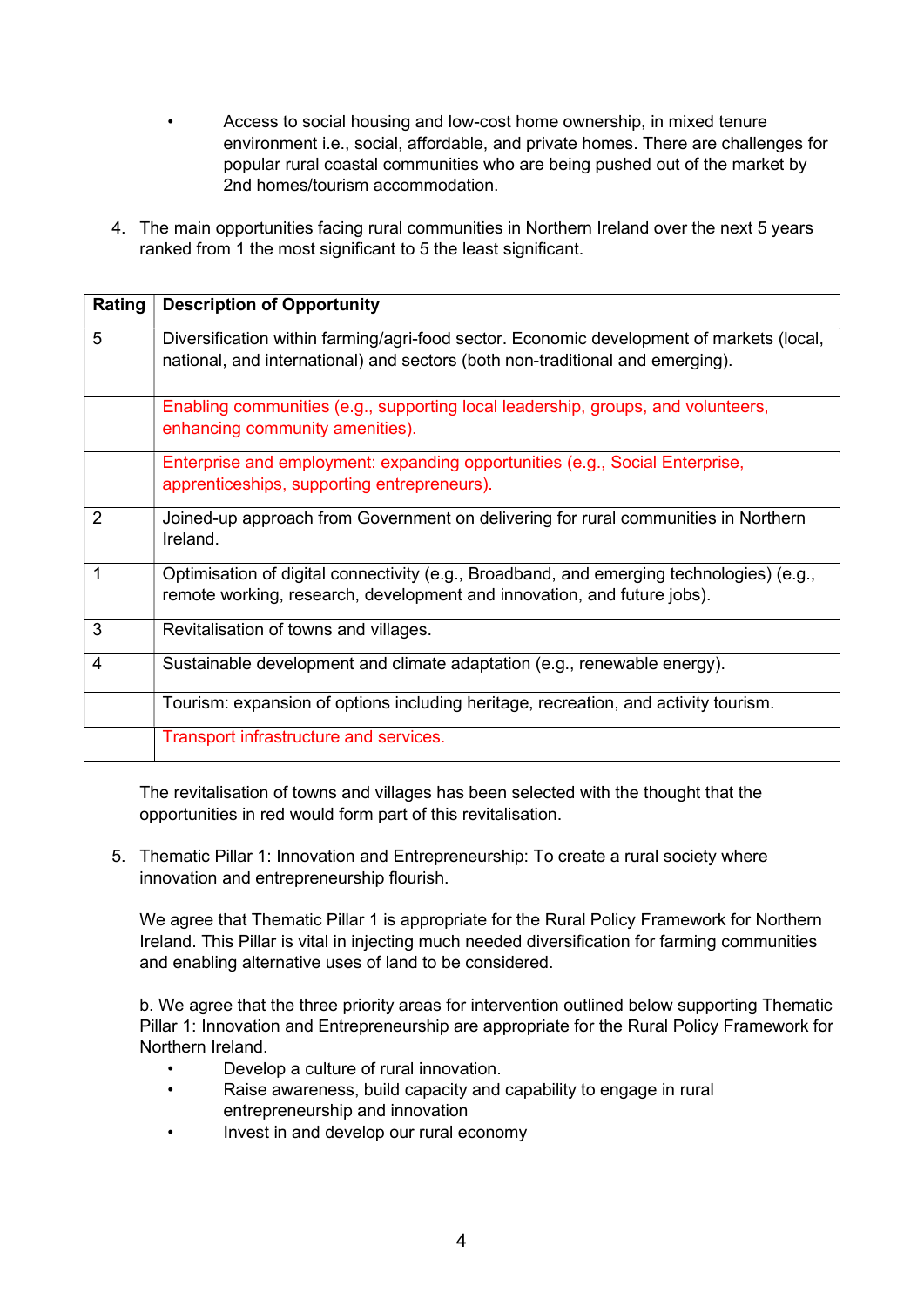6. Thematic Pillar 2: Sustainable Tourism: To maximise the contribution that sustainable rural tourism makes to rural society and to the wider economy and environment.

We agree that Thematic Pillar 2: Sustainable Tourism is appropriate for the Rural Policy Framework for Northern Ireland. There is a need for sensitive management and restriction of land use for social housing and/or low-cost home ownership housing linked to a local lettings/accessibility policy to enable communities to be sustained.

b. We agree that the four priority areas for intervention outlined below supporting Thematic Pillar 2: Sustainable Tourism are appropriate for the Rural Policy Framework for Northern Ireland.

- Encourage and support the delivery of compelling year-round, authentic visitor products and experiences of a quality that will provide international stand out for Northern Ireland.
- Support a rural tourism sector that is commercially focused and achieves sustainable levels of growth and prosperity.
- Facilitate welcoming and supportive rural communities to play an enhanced role in developing and managing tourism in their locality, thereby strengthening, benefitting, and enriching local areas.
- Recognise, value, protect and enhance Northern Ireland's natural, cultural, and historic built environment as the cornerstone of its rural tourism.
- 7. Thematic Pillar 3: Health and Wellbeing: To reduce loneliness and social exclusion in rural areas, to minimise the impacts of rural isolation and to promote the health and wellbeing of rural dwellers.

We agree that Thematic Pillar 3: Health and Wellbeing is appropriate for the Rural Policy Framework for Northern Ireland.

b. We agree that the five priority areas for intervention outlined below supporting Thematic Pillar 3: Health and Wellbeing are appropriate for the Rural Policy Framework for Northern Ireland.

- Champion awareness and understanding of rural social exclusion, isolation, and loneliness
- Support a rural dimension within the work of other organisations which are promoting positive health and wellbeing, addressing social exclusion, isolation and loneliness and build the capacity of rural organisations and people to develop their activities in this area.
- Establish effective approaches to reducing loneliness and social exclusion in rural areas, to minimise the impacts of social isolation and to promote the health and wellbeing of rural dwellers.
- Sustain the future viability of villages as social and economic centres.
- Support the strategic development of existing rural community assets as places where people can meet, interact, access services and enhance their health and wellbeing.

It is widely accepted that without good secure homes the impact on health and wellbeing is greatly compounded. Enablers to support more provision of social housing should be a priority in mixed tenure residential development which combines a range of tenure options, i.e., social, affordable, and private.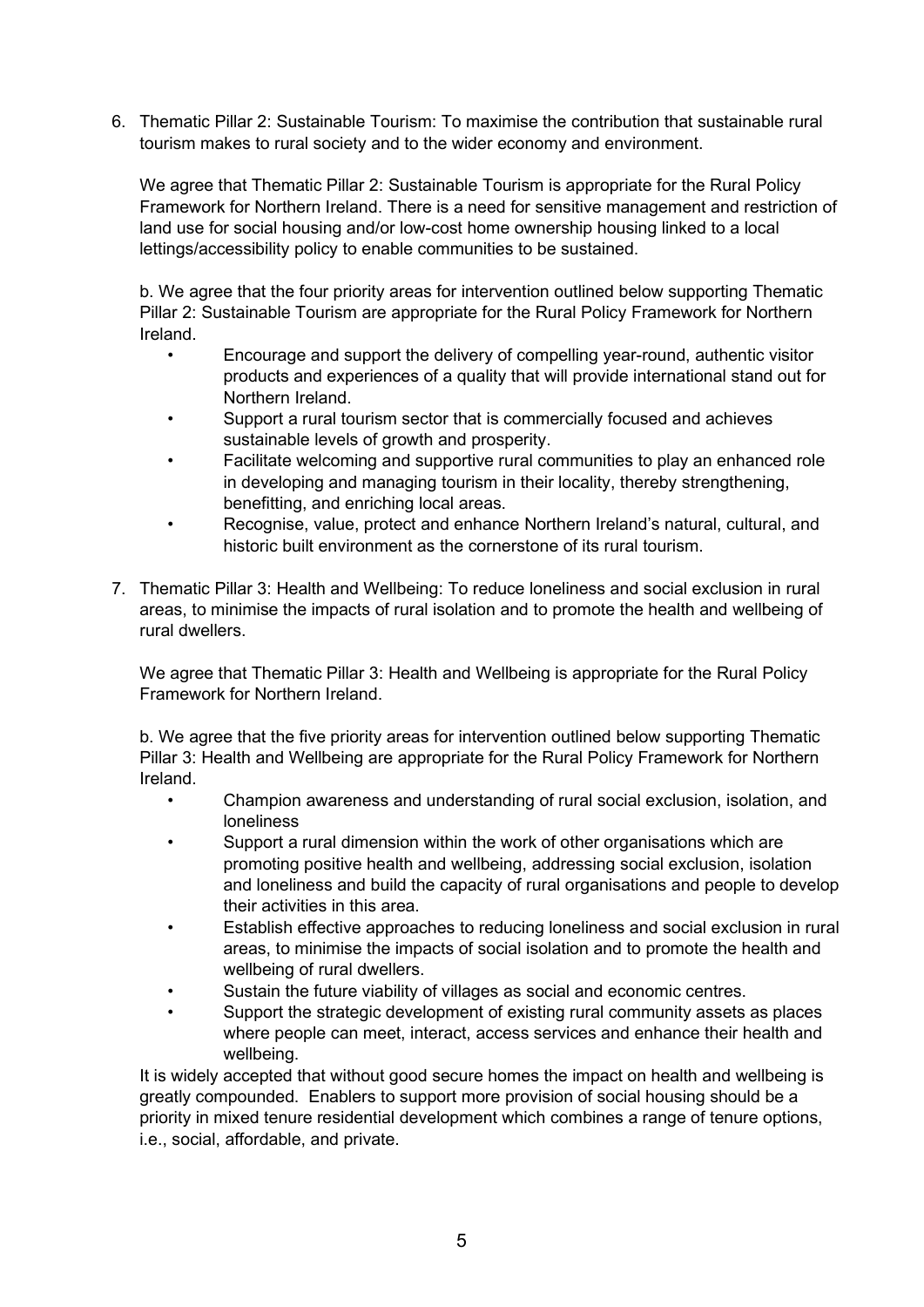8. Thematic Pillar 4: Employment: To increase employment opportunities available to people living in rural areas.

We agree that Thematic Pillar 4: Employment is appropriate for the Rural Policy Framework for Northern Ireland. Through provision of good social housing that accommodates added home working space current employment can be sustained and wider employment opportunities accessed that may not have been possible in the past due to prohibitive commuting.

b. We agree that the three priority areas for intervention outlined below supporting Thematic Pillar 4: Employment are appropriate for the Rural Policy Framework for Northern Ireland.

- To promote rural prosperity by providing support to non-farming rural enterprises to help increase rural business start-ups, sustainability, and growth.
- To champion the need to address the personal and practical issues which create barriers to employability for our rural dwellers.
- To invest in and develop our rural society

Provision of more housing including social to enable people who can work at home to return to local rural communities.

9. Thematic Pillar 5: Connectivity: To improve connectivity between rural and urban areas. We agree that Thematic Pillar 5: Connectivity is appropriate for the Rural Policy Framework for Northern Ireland.

Through provision of good social housing that accommodates added home working space current employment can be sustained and wider employment opportunities accessed that may not have been possible in the past due to prohibitive commuting.

b. We agree that the four priority areas for intervention outlined below supporting Thematic Pillar 5: Connectivity are appropriate for the Rural Policy Framework for Northern Ireland.

- To support sustainable public transport services between rural areas and urban centres and encourage active and public transport usage that better meets the needs of rural dwellers.
- To support balanced regional development by promoting better connectivity between urban and rural centres.
- To support improved telecommunications infrastructure including high speed broadband making it available to as many people as possible regardless of where they live.
- To reduce barriers to accessing services in rural areas.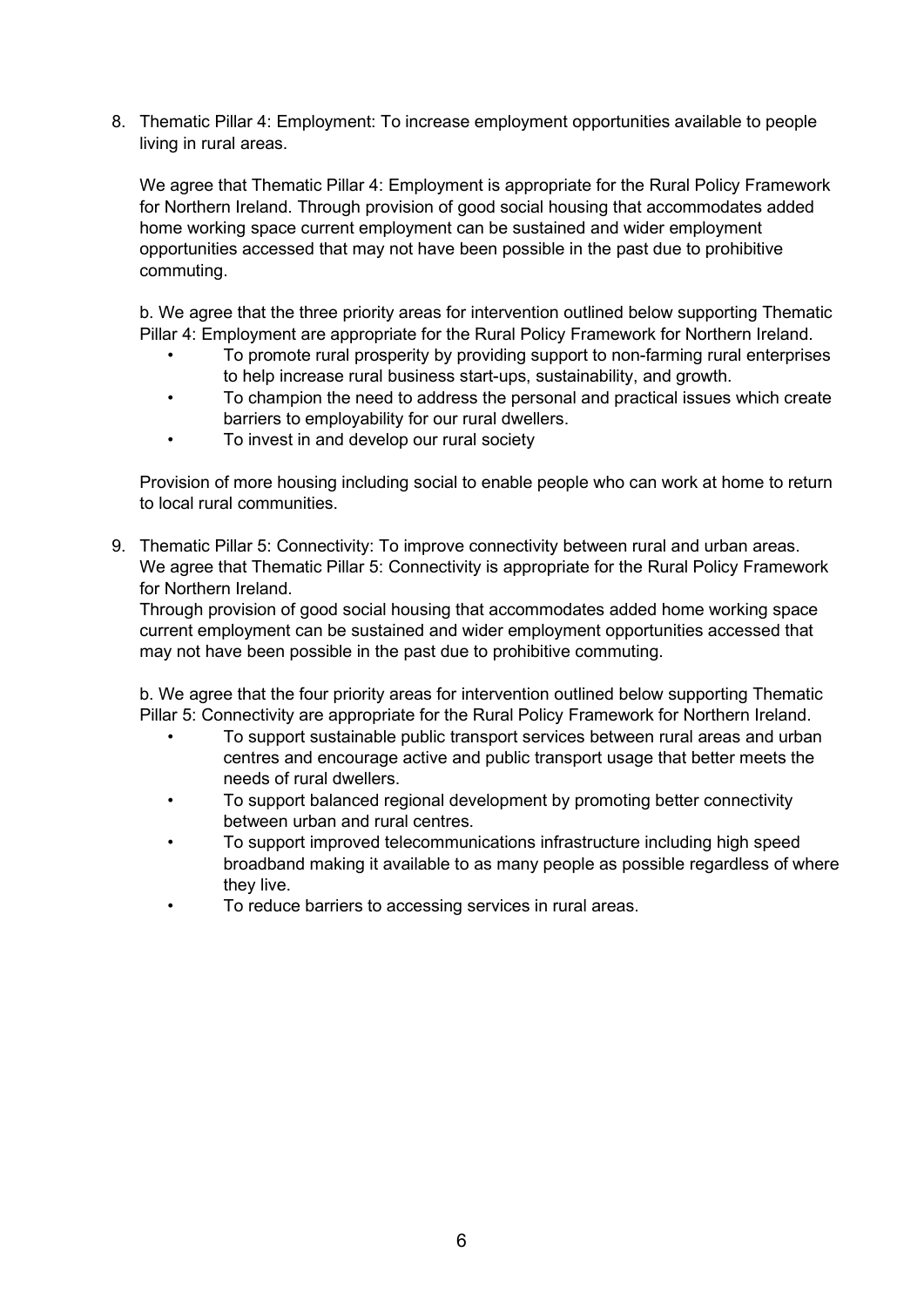10. The five thematic pillars should be prioritised, ranked by priority from 1-5 (with 1 being the highest priority and 5 being the lowest priority) as follows

| Rating        | <b>Description of Thematic Pillar</b>              |
|---------------|----------------------------------------------------|
|               | Thematic pillar 1: Innovation and Entrepreneurship |
| 5             | Thematic pillar 2: Sustainable Tourism             |
| 3             | Thematic pillar 3: Health and Wellbeing            |
| $\mathcal{P}$ | Thematic pillar 4: Employment                      |
|               | Thematic pillar 5: Connectivity                    |

There is a pillar that we feel is missing and that is Housing. Housing is the cornerstone of building strong communities. The availability and quality of housing impacts directly on people's health and wellbeing, educational attainment, as well as affecting levels of deprivation and crime within a local area. The provision of social housing helps ensure that everyone has an opportunity to access suitable and affordable housing that supports them in their family life and employment opportunities.

- 11. We agree that the 14 Key Principles outlined below are appropriate for the Rural Policy Framework for Northern Ireland,
	- Address the needs of rural communities through the delivery of outcomes-based initiatives which provide value for money and also contribute to the outcomes set out in the draft Programme for Government 2016-21 (PfG);
	- Promote the piloting of new and innovative approaches to the challenges facing rural communities.
	- Encourage partnership working between Departments, other public sector organisations and the rural community sector.
	- Recognise the important role played by the rural community sector and the need to encourage rural community empowerment.
	- Encourage the mainstreaming of successful projects and the development of suitable exit strategies.
	- Complement other rural initiatives including the Rural Needs Act 2016.
	- Be cognisant of the fact that all Departments have responsibilities for rural areas.
	- Promote sustainability through support for projects which deliver long term benefits for rural communities.
	- Seek to promote equality and good relations in line with the Department's duties under Section 75.
	- Seek to complement the aims and objectives of other key Executive policies and strategies including the Draft PfG and the New Decade, New Approach Deal.
	- Promote the sharing of information (in line with UK data protection legislation), learning and best practice between organisations.
	- Seek to complement the community planning process.
	- Recognise opportunities for partnership working on a North/South, East/West or transnational basis; and
	- The Framework will seek to use the Tackling Rural Poverty and Social Isolation Framework (TRPSI) delivery approach under the wider umbrella of Thematic Pillar 3.